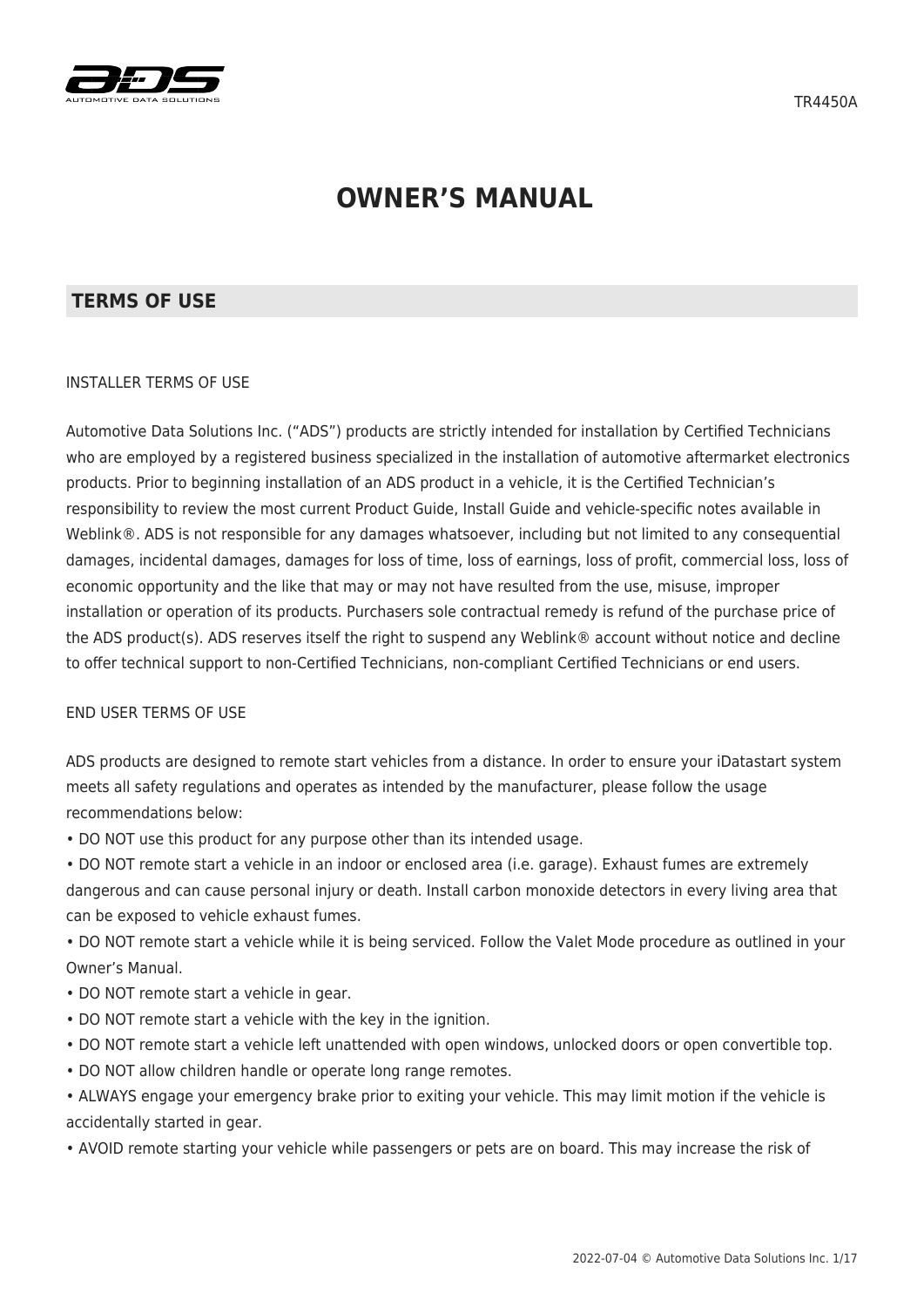

shifter being put in gear after vehicle has been remote started.

• AVOID parking your vehicle on an inclined surface or an area surrounded by obstacles. For manual vehicles, ALWAYS ensure the Reservation Mode sequence, as outlined in your Owner's Manual, is correctly engaged prior to the next remote start.

• AVOID delaying the inspection of your iDatastart system in the event of malfunction. Immediately contact a Certified Technician to ensure that installation or defective equipment is properly addressed.

# **REMOTE OVERVIEW**

Your iDatastart remote start system may include one or both long-range remotes listed below. Please take a moment to familiarize yourself with their general features.







| <b>REMOTE MODEL</b>            | <b>TR4450A</b>                                                              |
|--------------------------------|-----------------------------------------------------------------------------|
| Technology                     | LoRa 2-WAY + Bluetooth / Low Energy                                         |
| Communication / Max. Range     | 2-Way / 1 Mile                                                              |
| <b>Buttons</b>                 | 5                                                                           |
| Transmit confirmation (TX)     | Top LED                                                                     |
| Receive confirmation (RX)      | Top LED $+$ Chime                                                           |
| Battery type                   | Built-in rechargeable battery with charging via USB or wireless<br>charging |
| Avg. battery life (per charge) | 21 days                                                                     |
| Warranty                       | 1 year                                                                      |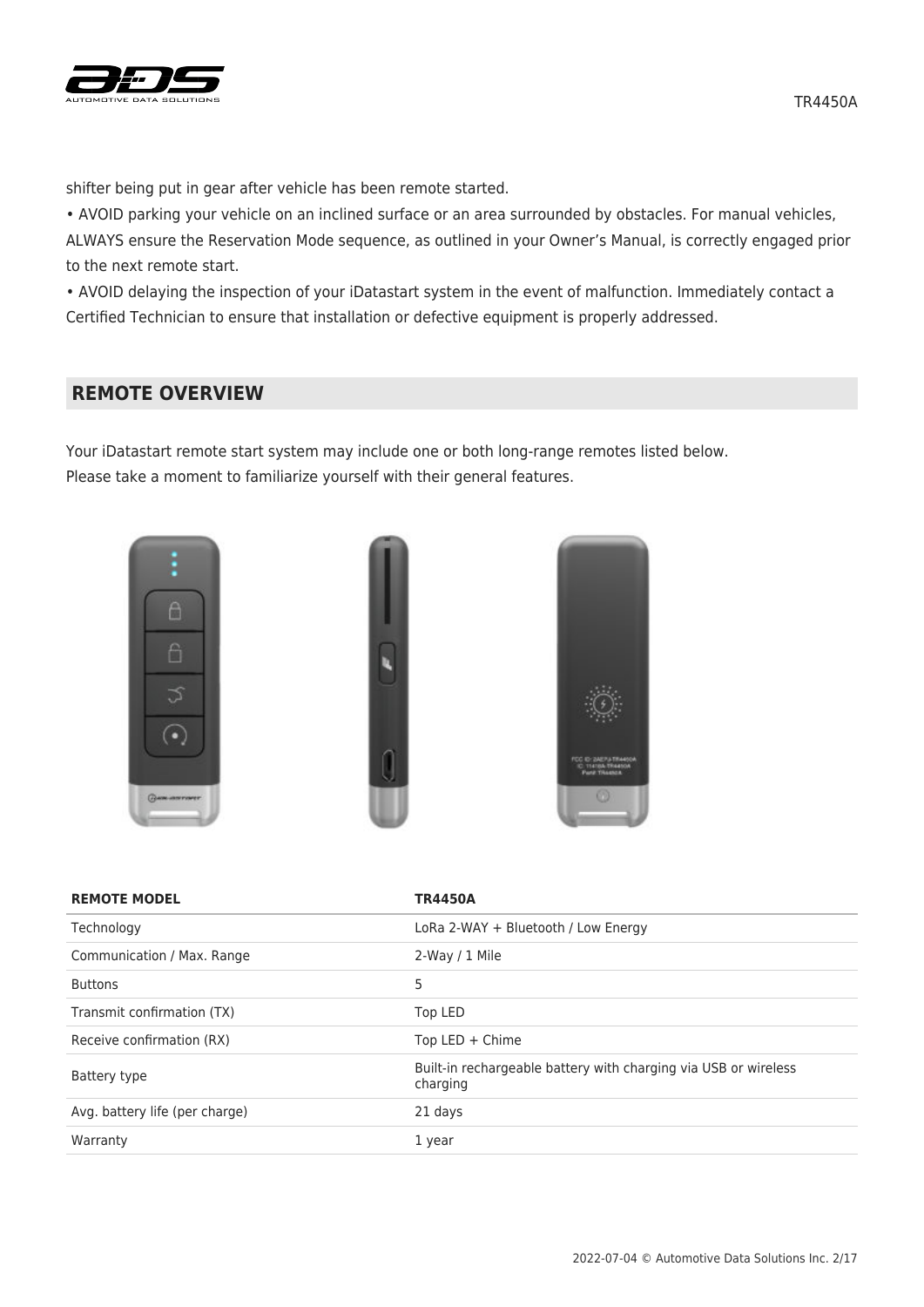

## **REMOTE COMMANDS & CONFIRMATIONS**

Thanks to their multiplexing technology, iDatastart remotes can pack over 30 functions using only 5 buttons. In order to get the most out of your remotes, please take a moment to get acquainted with the following functions below:

#### NOTES:

- 1. All functions must be enabled by an Authorized Dealer during installation to be functional on remote
- 2. Non-highlighted icons = Press & release button
- 3. Highlighted (grey) icons = Press & hold button for 2.5 seconds
- 4. Coma (,) between icons = Press buttons one after the other
- 5. Plus  $(+)$  between icons = Press buttons together
- 6. Timeout between each button press = 3 seconds
- 7. Function $* =$  Available in 2nd Car Mode

| <b>COMMAND</b>      | Lock & Arm                                                         |
|---------------------|--------------------------------------------------------------------|
| <b>BUTTON</b>       |                                                                    |
| <b>DESCRIPTION</b>  | Secures your vehicle by locking the doors and arming<br>the alarm. |
| <b>CONFIRMATION</b> | 1 chime $+$ 1 flash                                                |

| <b>COMMAND</b>      | <b>Unlock &amp; Disarm</b>                                               |
|---------------------|--------------------------------------------------------------------------|
| <b>BUTTON</b>       |                                                                          |
| <b>DESCRIPTION</b>  | Accesses your vehicle by unlocking the doors and<br>disarming the alarm. |
| <b>CONFIRMATION</b> | 2 chimes $+$ 2 flashes                                                   |

| <b>COMMAND</b> | Query*                                                                |
|----------------|-----------------------------------------------------------------------|
| BUTTON         | ದಾ                                                                    |
| DESCRIPTION    | Queries vehicle and vehicle battery voltage and interior temperature. |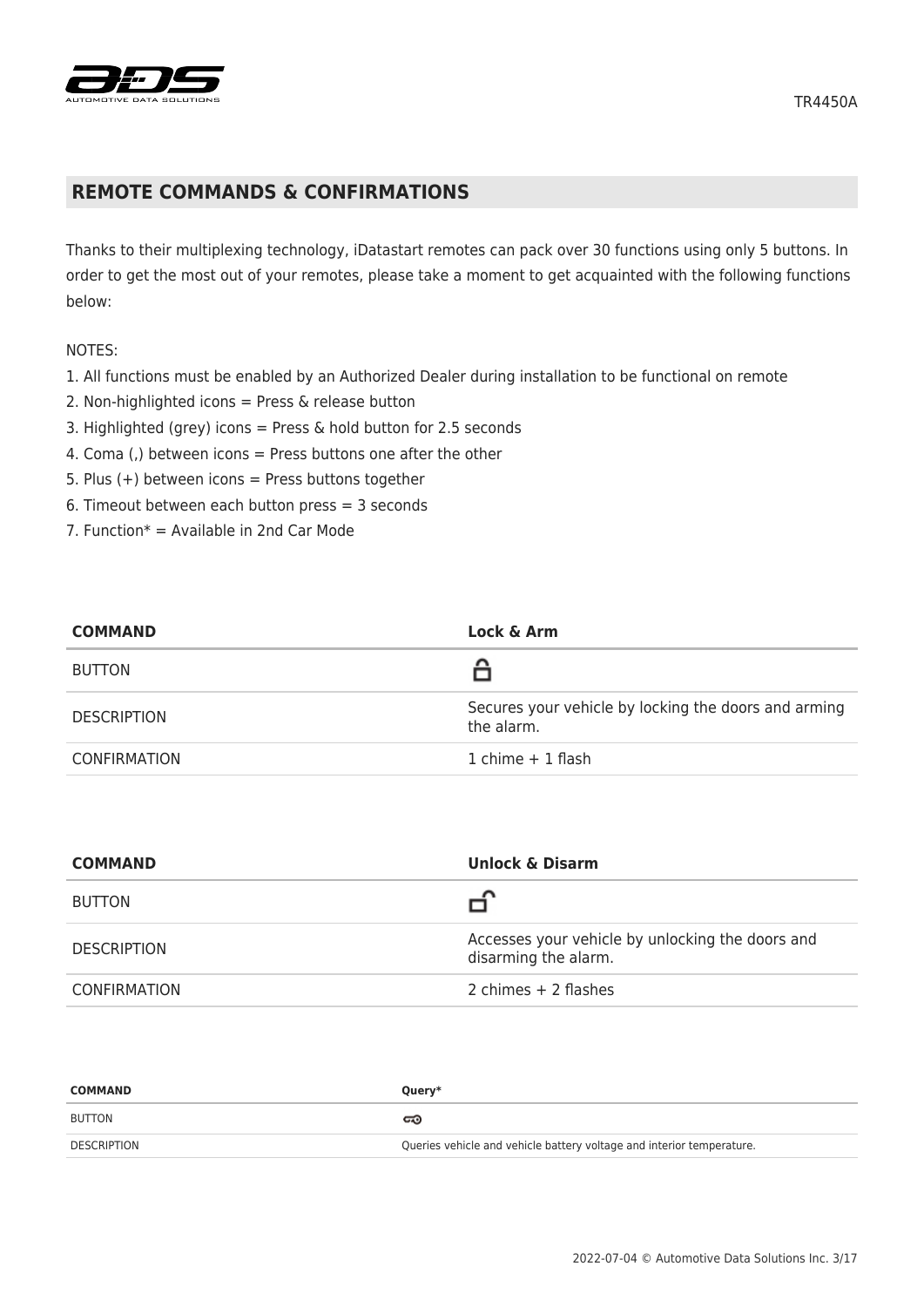

| <b>COMMAND</b>      | Panic*                    |
|---------------------|---------------------------|
| <b>BUTTON</b>       | â                         |
| <b>DESCRIPTION</b>  | Triggers the panic siren. |
| <b>CONFIRMATION</b> | $1$ chime $+1$ flash      |

| <b>COMMAND</b> | AUX $5*$                                           |
|----------------|----------------------------------------------------|
| <b>BUTTON</b>  |                                                    |
| DESCRIPTION    | To be completed by Authorized Dealer if applicable |

| <b>COMMAND</b> | <b>Trunk Release*</b>        |
|----------------|------------------------------|
| BUTTON         |                              |
| DESCRIPTION    | Releases the trunk or hatch. |

| <b>COMMAND</b>      | <b>Engine Start/Stop*</b>                                                                    |
|---------------------|----------------------------------------------------------------------------------------------|
| <b>BUTTON</b>       | ದಾ                                                                                           |
| <b>DESCRIPTION</b>  | Starts and stops the engine.                                                                 |
| <b>CONFIRMATION</b> | 4 chimes + 4 flashes (Button LEDs will also flash<br>intermittently while engine is running) |

| <b>COMMAND</b> | AUX 1                                              |
|----------------|----------------------------------------------------|
| BUTTON         | 声台                                                 |
| DESCRIPTION    | To be completed by Authorized Dealer if applicable |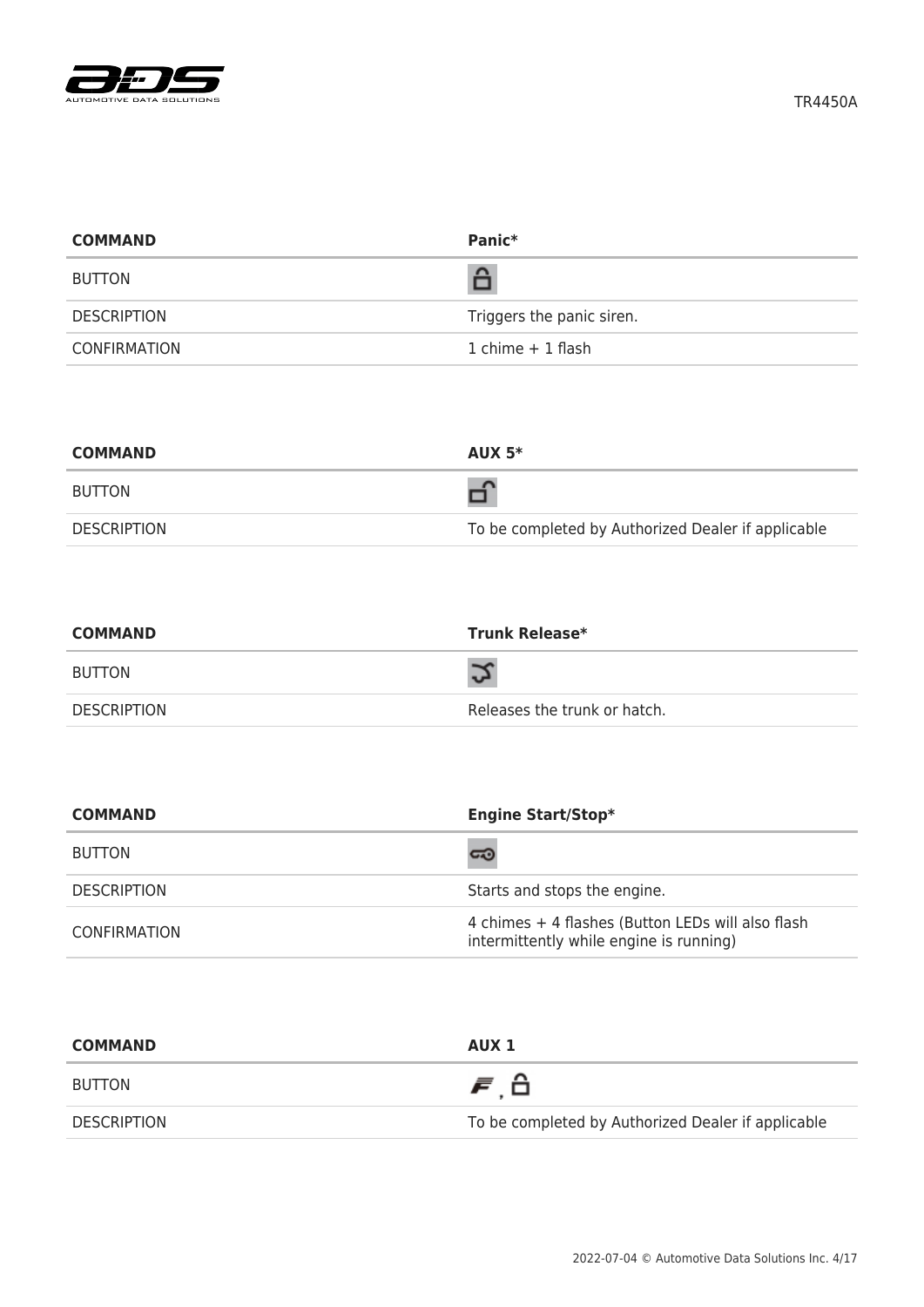

| <b>COMMAND</b>     | AUX <sub>2</sub>                                   |
|--------------------|----------------------------------------------------|
| <b>BUTTON</b>      | 月日                                                 |
| <b>DESCRIPTION</b> | To be completed by Authorized Dealer if applicable |

| <b>COMMAND</b> | AUX 3                                              |
|----------------|----------------------------------------------------|
| BUTTON         | <i>≡</i> ্ঠ                                        |
| DESCRIPTION    | To be completed by Authorized Dealer if applicable |

| <b>COMMAND</b>     | AUX 4                                              |
|--------------------|----------------------------------------------------|
| BUTTON             | ౯్ా                                                |
| <b>DESCRIPTION</b> | To be completed by Authorized Dealer if applicable |

| <b>COMMAND</b>     | 2nd Car Mode                                                                                                            |
|--------------------|-------------------------------------------------------------------------------------------------------------------------|
| <b>BUTTON</b>      | $\bar{F}$ , $\bar{F}$ , $*$                                                                                             |
| <b>DESCRIPTION</b> | Controls two iDatastart-equipped vehicles using one<br>remote. Works with all functions marked with an<br>asterisk (*). |

| <b>COMMAND</b>     | Silent Lock*                                 |
|--------------------|----------------------------------------------|
| <b>BUTTON</b>      | Ω ⊊                                          |
| <b>DESCRIPTION</b> | Disables the vehicle's horn and alarm siren. |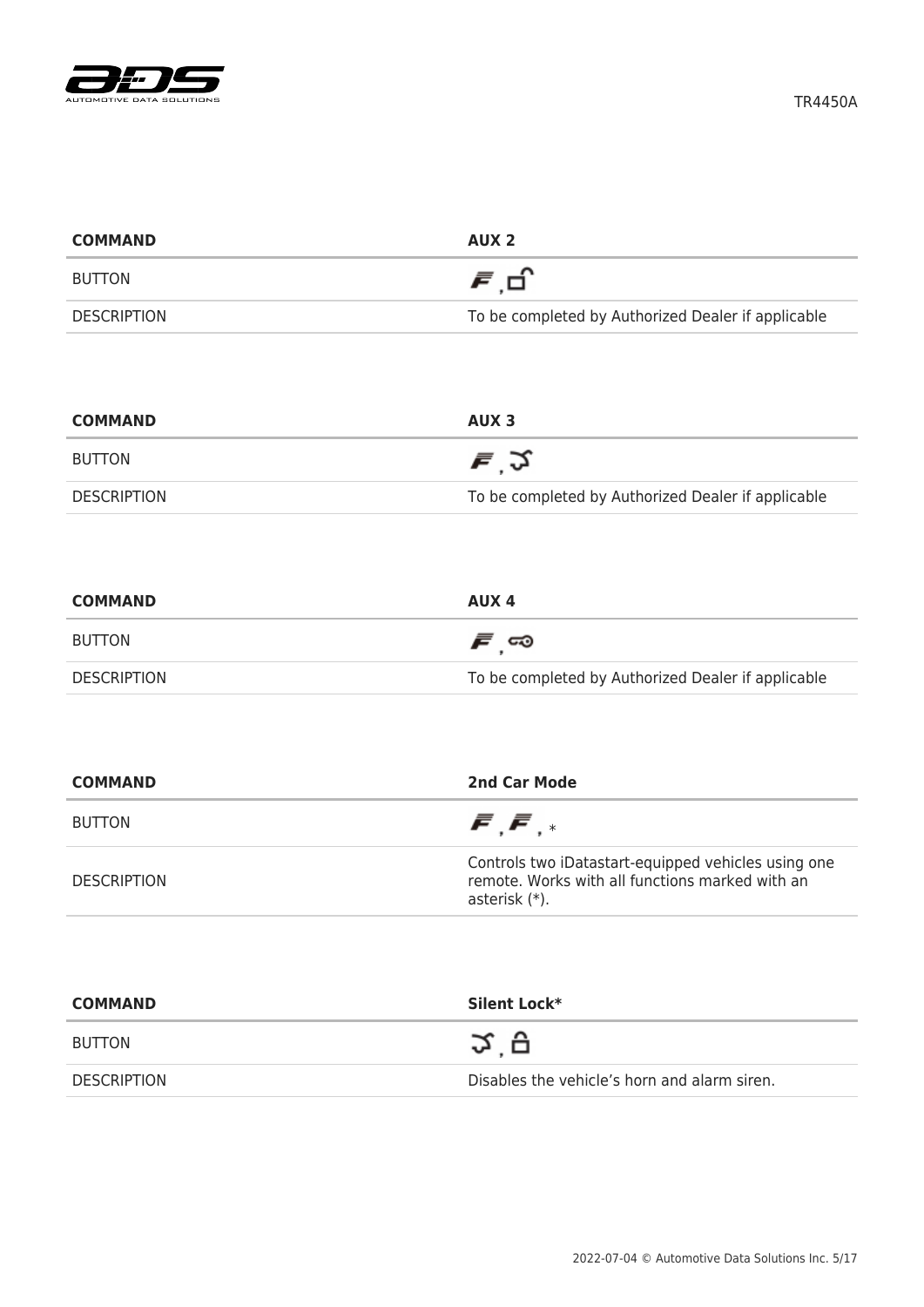

| <b>COMMAND</b>     | Silent Unlock*                               |
|--------------------|----------------------------------------------|
| BUTTON             | ゙゚゚゚゚ゔ゙゙゙゙゙゚゚゚゚゚゚                            |
| <b>DESCRIPTION</b> | Disables the vehicle's horn and alarm siren. |

| <b>COMMAND</b>      | <b>Valet Mode ON/OFF</b>                                                                                                                    |
|---------------------|---------------------------------------------------------------------------------------------------------------------------------------------|
| <b>BUTTON</b>       | ਵ ਦੇ ∙੭                                                                                                                                     |
| <b>DESCRIPTION</b>  | Turns off remote start and security features when<br>servicing your vehicle or valet parking. Keyless entry<br>features remains functional. |
| <b>CONFIRMATION</b> | $\cdot$ 1 chime ON<br>•2 chimes OFF                                                                                                         |

| <b>COMMAND</b>     | <b>Runtime Extend</b>                                                      |
|--------------------|----------------------------------------------------------------------------|
| <b>BUTTON</b>      | <i>೯</i> ∞                                                                 |
| <b>DESCRIPTION</b> | Seamlessly extends your engine runtime without<br>restarting your vehicle. |

| <b>COMMAND</b>      | <b>Mute ON/OFF</b>                                                                                                            |
|---------------------|-------------------------------------------------------------------------------------------------------------------------------|
| <b>BUTTON</b>       | $\bar{F}$ $\Im$ +co                                                                                                           |
| <b>DESCRIPTION</b>  | Disables the vehicle's horn and alarm siren even<br>when alarm is triggered. Remote will still receive<br>alarm notification. |
| <b>CONFIRMATION</b> | $\cdot$ 1 chime ON<br>•2 chimes OFF                                                                                           |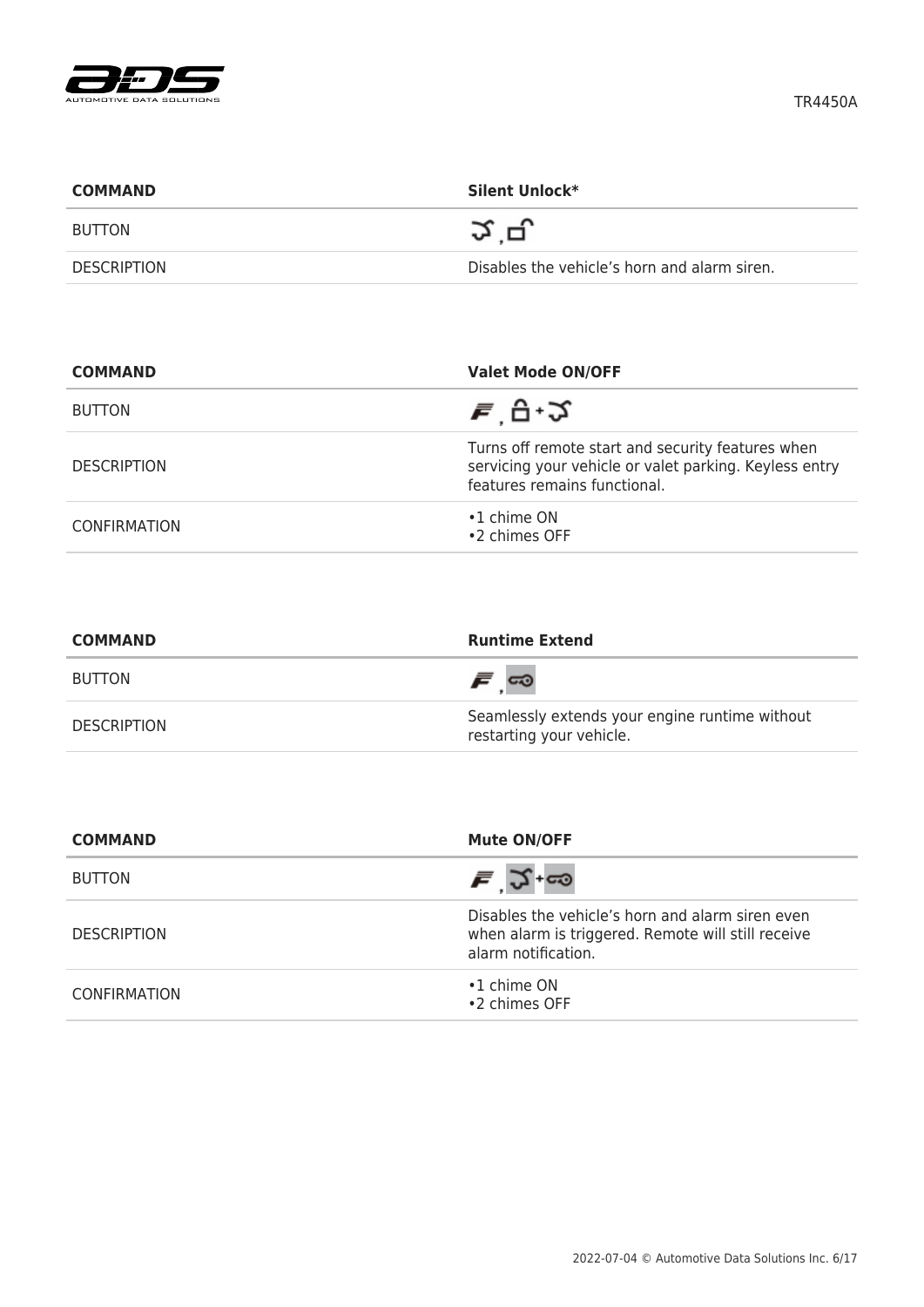

| <b>COMMAND</b>     | <b>Ignition Lock ON/OFF</b>                       |
|--------------------|---------------------------------------------------|
| <b>BUTTON</b>      | <i>声</i> , 台 ·台                                   |
| <b>DESCRIPTION</b> | Automatically locks doors when engine is running. |
| CONFIRMATION       | $\cdot$ 1 chime ON<br>•2 chimes OFF               |

| <b>COMMAND</b>     | Passive Lock & Arm ON/OFF                                                    |
|--------------------|------------------------------------------------------------------------------|
| <b>BUTTON</b>      | <i>ਵ</i> 'ਚ.-2                                                               |
| <b>DESCRIPTION</b> | Automatically locks and arms your vehicle 60 seconds<br>after you unlock it. |
| CONFIRMATION       | $\cdot$ 1 chime ON<br>•2 chimes OFF                                          |

| <b>COMMAND</b>      | <b>Turbo ON/OFF</b>                                                                                        |
|---------------------|------------------------------------------------------------------------------------------------------------|
| <b>BUTTON</b>       | சங்⊷                                                                                                       |
| <b>DESCRIPTION</b>  | Cools down your turbo before turning the engine off.<br>Programmable runtime from 30 seconds to 4 minutes. |
| <b>CONFIRMATION</b> | $\cdot$ 1 chime ON<br>•2 chimes OFF                                                                        |

| <b>COMMAND</b>      | <b>Weather Start ON/OFF</b>                                                                                                              |
|---------------------|------------------------------------------------------------------------------------------------------------------------------------------|
| <b>BUTTON</b>       | <i>ச</i> பி்+ை                                                                                                                           |
| <b>DESCRIPTION</b>  | Sets your vehicle to automatically remote start every<br>2, 3 or 4 hours (programmable) or from a temperature<br>sensor sold separately. |
| <b>CONFIRMATION</b> | $\cdot$ 1 chime ON<br>•2 chimes OFF                                                                                                      |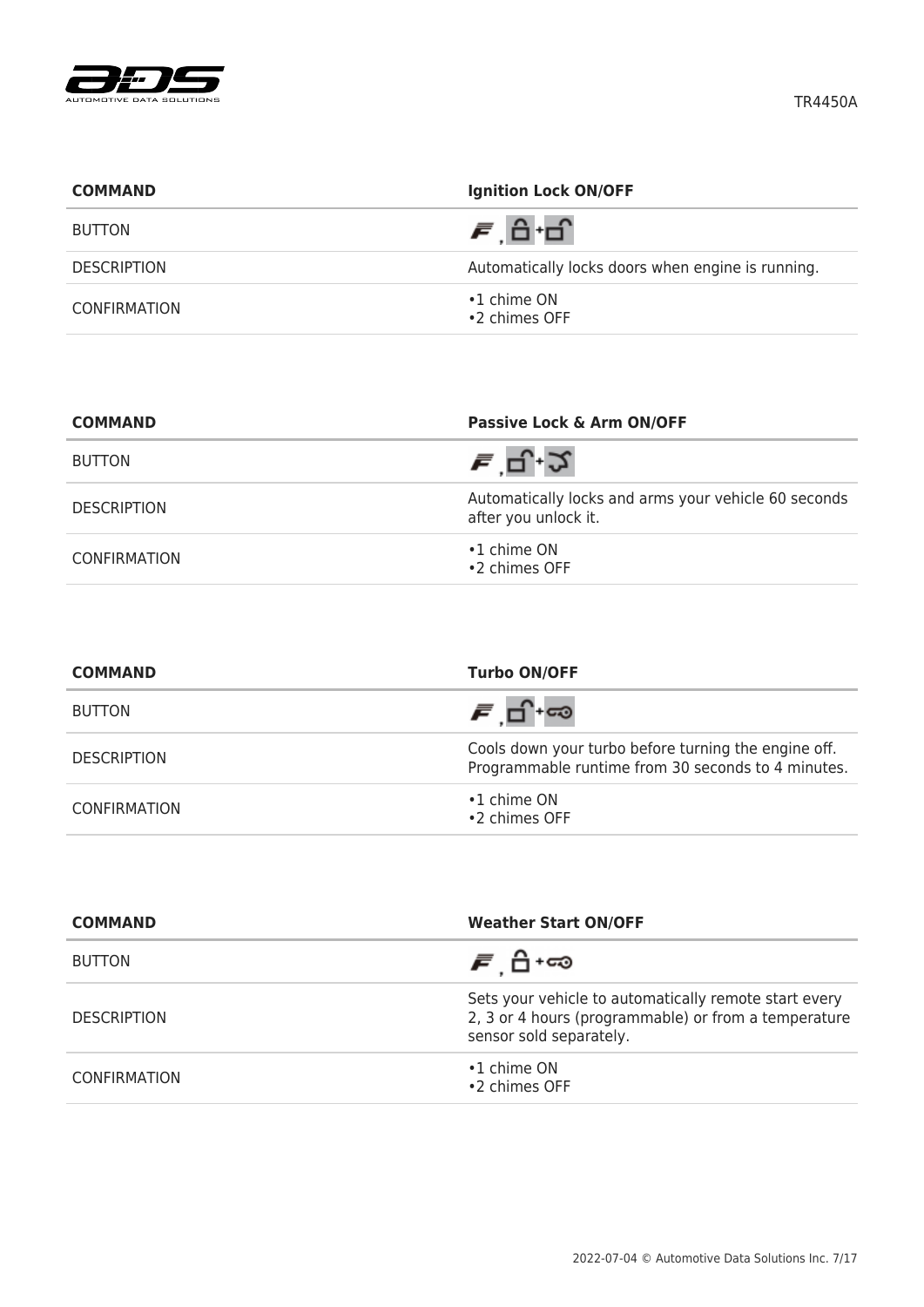

| <b>COMMAND</b>     | <b>Lock Remote</b>                               |
|--------------------|--------------------------------------------------|
| <b>BUTTON</b>      | $\bar{F}$ , $\bar{F}$ , $\bar{F}$ , $\hat{\Box}$ |
| <b>DESCRIPTION</b> | Disables all functions on your remote.           |
| CONFIRMATION       | 1 chime $+$ 1 flash                              |

| <b>COMMAND</b> | <b>Unlock Remote ON/OFF</b>                      |
|----------------|--------------------------------------------------|
| BUTTON         | $\bar{F}$ , $\bar{F}$ , $\bar{F}$ , $\bar{\Box}$ |
| DESCRIPTION    | Enables all functions on your remote.            |
| CONFIRMATION   | 2 chimes $+$ 2 flashes                           |

| <b>COMMAND</b>      | <b>Mute Remote ON/OFF</b><br>$\bar{F}, \bar{F}, \bar{F}, \bar{S}$ |  |
|---------------------|-------------------------------------------------------------------|--|
| <b>BUTTON</b>       |                                                                   |  |
| <b>DESCRIPTION</b>  | Disables the chime when pressing any button on your<br>remote.    |  |
| <b>CONFIRMATION</b> | $\cdot$ 1 chime ON<br>•2 chimes OFF                               |  |

| <b>COMMAND</b>     | <b>Battery Level Check</b>      |
|--------------------|---------------------------------|
| <b>BUTTON</b>      | FF                              |
| <b>DESCRIPTION</b> | Shows the remote battery level. |
| <b>LED STATUS</b>  | 66% - 100%<br>$33\% - 66\%$     |
|                    | $0\% - 33\%$                    |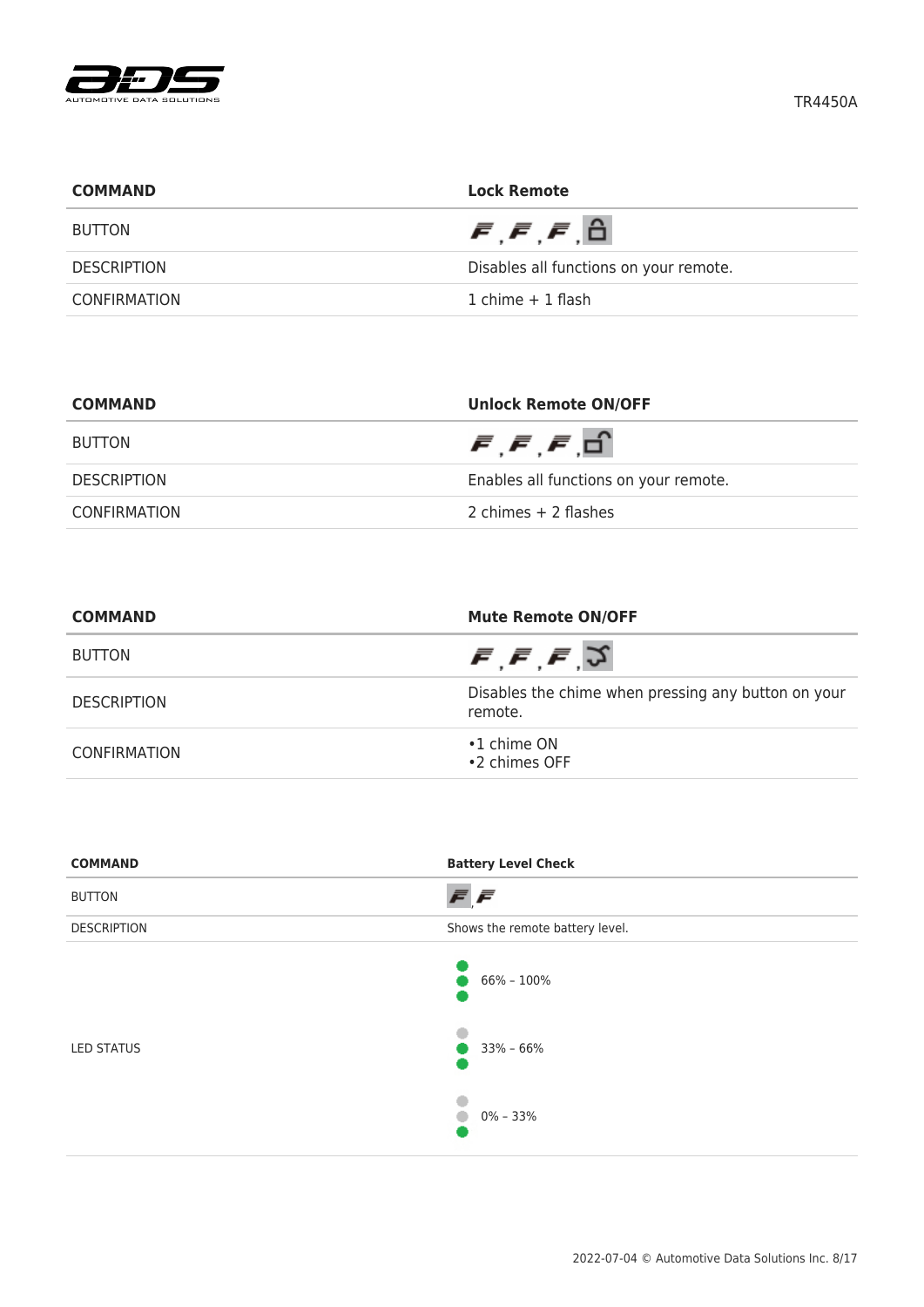

| <b>COMMAND</b>     | <b>Factory Reset</b>                                                                       |  |
|--------------------|--------------------------------------------------------------------------------------------|--|
| <b>BUTTON</b>      | $\vec{F}$ , $\vec{F}$ , $\vec{F}$ , $\hat{\Box}$ $\Box$                                    |  |
| <b>DESCRIPTION</b> | The factory reset must be done to enable Bluetooth<br>paring with the iDatalink Phone app. |  |

| <b>COMMAND</b> | <b>Power OFF Remote</b>                       |  |
|----------------|-----------------------------------------------|--|
| <b>BUTTON</b>  | $\bar{F}$ , $\bar{F}$ , $\bar{F}$ , $\bar{F}$ |  |
| DESCRIPTION    | Turns OFF the remote.                         |  |

| <b>COMMAND</b>     | <b>Power ON Remote</b>                                                                                      |  |
|--------------------|-------------------------------------------------------------------------------------------------------------|--|
| <b>BUTTON</b>      |                                                                                                             |  |
| <b>DESCRIPTION</b> | By default, the remote is OFF inside the packaging.<br>Press and hold the "F" button to turn ON the remote. |  |

| <b>COMMAND</b>     | <b>Bluetooth OFF</b>                                                      |  |
|--------------------|---------------------------------------------------------------------------|--|
| <b>BUTTON</b>      | $\bar{F}, \bar{F}, \bar{F}, \hat{\Box}$                                   |  |
| <b>DESCRIPTION</b> | Bluetooth is disabled.                                                    |  |
| CONFIRMATION       | The remote will chirp twice (2x) and the LED will flash<br>twice $(2x)$ . |  |

| <b>COMMAND</b>     | <b>Bluetooth ON</b>                                                    |  |
|--------------------|------------------------------------------------------------------------|--|
| <b>BUTTON</b>      | $\bar{F}$ , $\bar{F}$ , $\bar{F}$ , $\Box$                             |  |
| <b>DESCRIPTION</b> | Bluetooth is enabled.                                                  |  |
| CONFIRMATION       | The remote will chirp once $(1x)$ and the LED will flash once $(1x)$ . |  |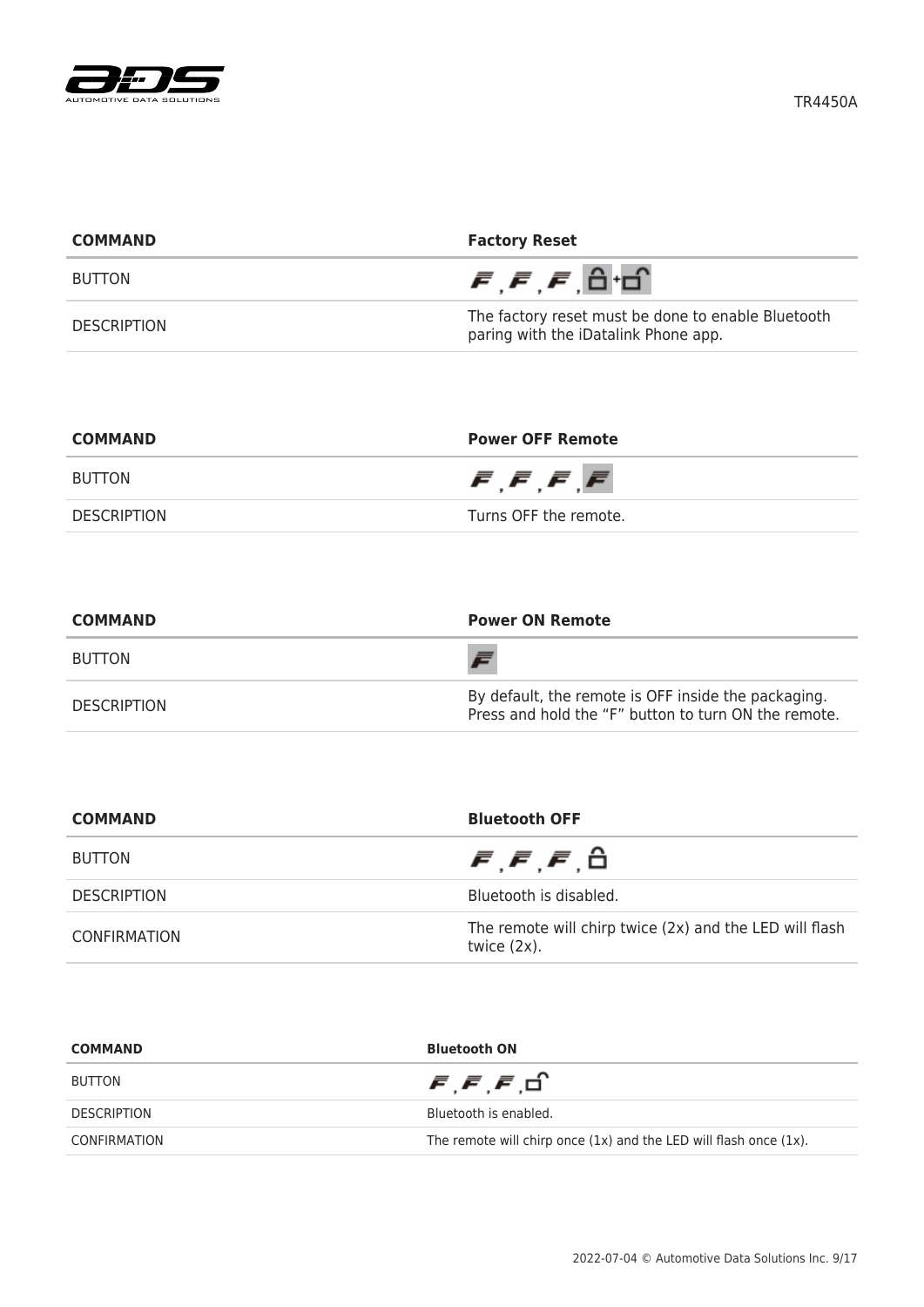

## **PROGRAMMING A NEW REMOTE**

Are you replacing a lost or damaged remote or simply adding an extra remote to your iDatastart system? Please take note of the following:

- 1. A functional iDatastart system must already be installed in your vehicle.
- 2. All new remotes must be installed by an iDatastart Authorized Dealer.
- 3. A maximum of 4 remotes can be programmed to your iDatastart system.

## **CHARGING THE REMOTE'S BUILT-IN BATTERY**

Your iDatastart remote has a built-in rechargeable battery that can be charged using USB or wireless charging.

#### To charge your remote using USB:

- 1. Insert the USB cable into the remote's USB port.
- 2. Connect the USB cable to the USB power adapter.
- 3. Plug the USB power adapter to a power outlet.
- 4. The LEDs will turn on to indicate that the remote is charging.

#### To charge your remote using wireless charging:

- 1. Connect the wireless charging pad to a power outlet.
- 2. Place the wireless charging pad on a leveled surface.
- 3. Center the remote on the wireless charging pad with the LEDs facing up.
- 4. The LEDs will turn on to indicate that the remote is charging.

| <b>CHARGING STATUS</b>     | <b>Battery Level</b>         |
|----------------------------|------------------------------|
| Bottom LED flashing green. | $0\% - 33\%$                 |
| Center LED flashing green. | $33\% - 66\%$                |
| Top LED flashing green.    | $66\% - 100\%$               |
| All LEDs are solid green.  | The remote is fully charged. |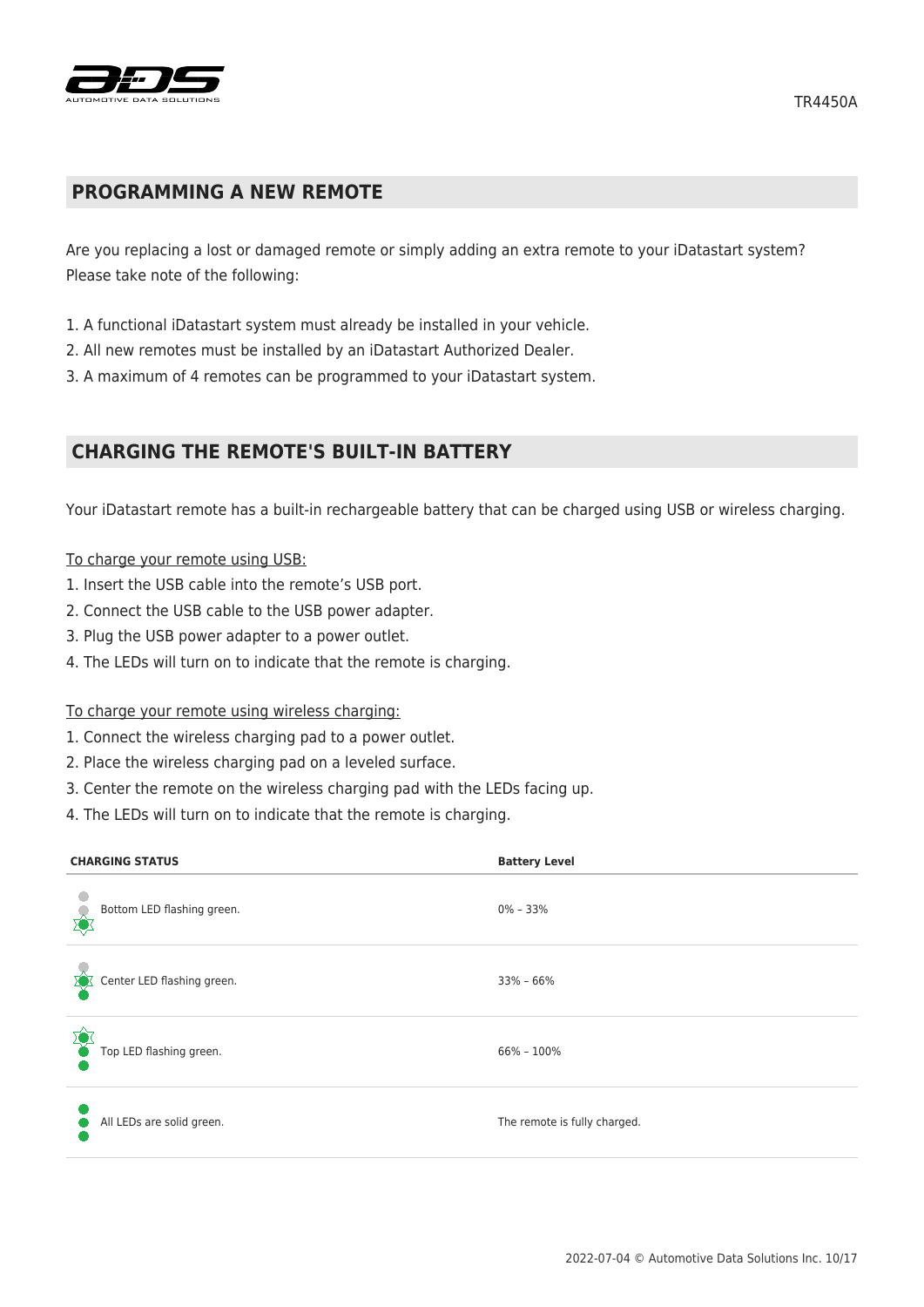

### **REMOTE STARTING FROM FACTORY KEY FOB**

Your iDatastart system may enable remote engine start by performing one of the following button sequences on your factory key fob:

| <b>BUTTON</b>                                                                                                                              | <b>FUNCTION</b> |
|--------------------------------------------------------------------------------------------------------------------------------------------|-----------------|
| $Press on \theta, \theta, \theta$                                                                                                          | Start engine    |
| $Press on \theta, \theta, \theta$                                                                                                          | Stop engine     |
| <b>OR</b>                                                                                                                                  |                 |
| <b>BUTTON</b>                                                                                                                              | <b>FUNCTION</b> |
| $Press on \theta, \theta, \theta$                                                                                                          | Start engine    |
| $Press on \nightharpoonup \nightharpoonup \nightharpoonup \nightharpoonup \nightharpoonup \nightharpoonup \nightharpoonup \nightharpoonup$ | Stop engine     |

NOTE: This feature may not be supported on some vehicles. If supported, the chosen button sequence will be communicated to you by your iDatastart Authorized Dealer at the time of installation. The remote start range will be equal to your factory key fob's door lock range.

## **ADJUSTING ENGINE RUNTIME SETTINGS**

Once remote started from your factory key fob or long-range remote, your vehicle will run for the programmed 'runtime' setting. The default runtime is 15 minutes but it can also be programmed for 3, 5, 10, 25, 30 or 35 minutes. If you wish to change your remote start runtime setting, contact your iDatastart Authorized Dealer.

## **KEY TAKEOVER FOLLOWING REMOTE START**

The 'key takeover' procedure ensures that your engine does not shut down upon entering the vehicle, during the programmed remote start runtime. To prevent your vehicle from shutting down, complete the steps below within the programmed delay time (45 seconds, 90 seconds, 3 minutes or 4 minutes):

For Standard Key Vehicles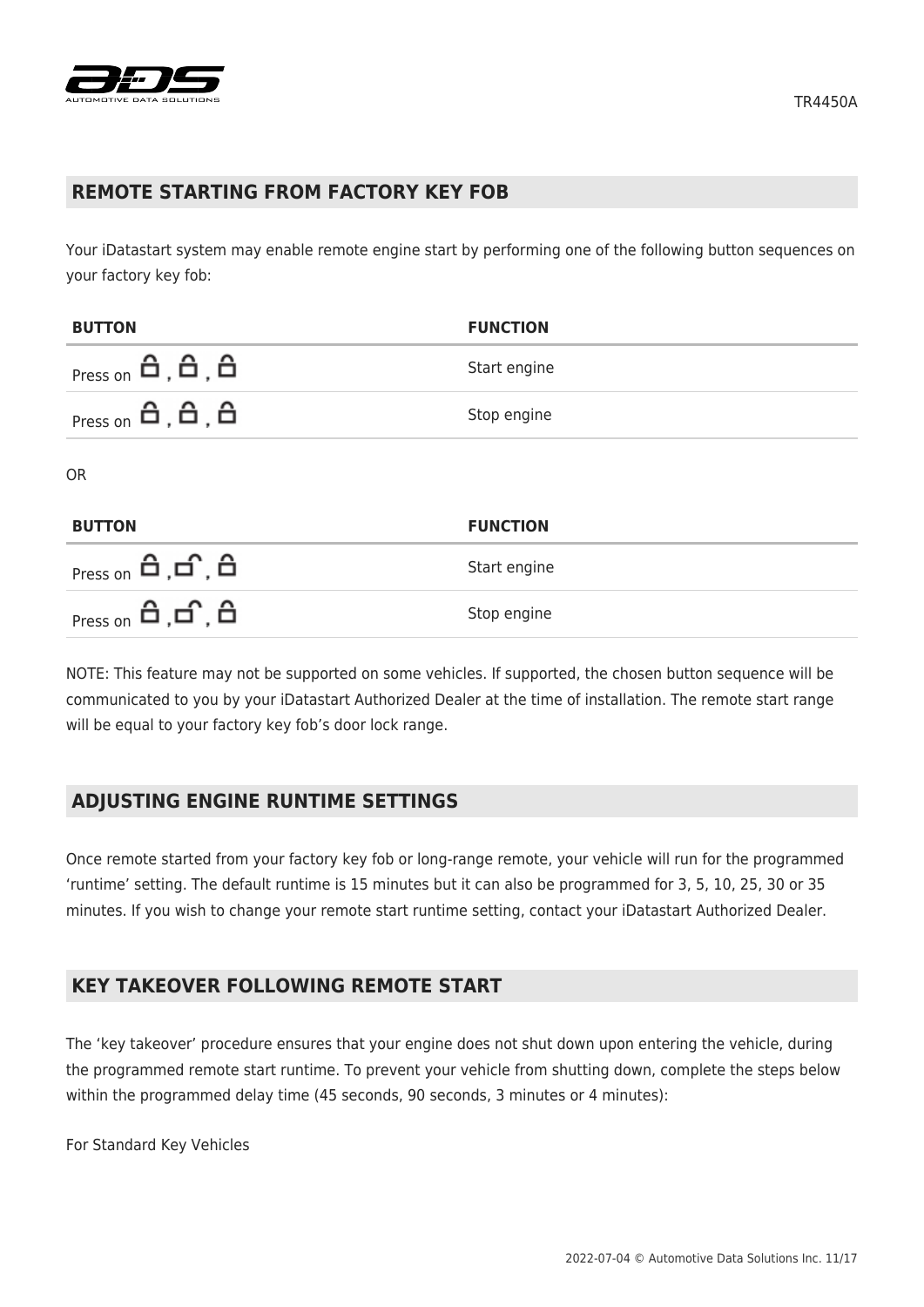

- 1. Unlock and enter vehicle
- 2. Close doors
- 3. Insert key into ignition and turn ignition to ON position
- 4. Press foot brake

For Push-To-Start Vehicles

- 1. Unlock and enter vehicle with valid smartkey
- 2. Close doors
- 3. Press foot brake

NOTE: This feature may not be supported on some vehicles. If available, the programmed 'key takeover' delay time will be communicated to you by your iDatastart Authorized Dealer at the time of installation.

# **WHEN SERVICING YOUR VEHICLE**

To ensure safety during vehicle servicing, the remote starter must be placed in 'Valet Mode'. The 'Valet Mode' will disable remote start functionality. To activate or deactivate the 'Valet Mode', follow the instructions below:

With Vehicle Key:

Cycle ignition OFF/ON 2x rapidly, then press brake 3x.

| <b>FUNCTION</b> | # OF PARKING LIGHT FLASHES |
|-----------------|----------------------------|
| Valet Mode ON   |                            |
| Valet Mode OFF  |                            |

With iDatastart Remote:

Turn ignition ON, then press  $\vec{F}$ ,  $\vec{B}$  +  $\vec{v}$ 

| <b>FUNCTION</b> | # OF PARKING LIGHT FLASHES |  |
|-----------------|----------------------------|--|
| Valet Mode ON   |                            |  |
| Valet Mode OFF  |                            |  |

# **REMOTE START TROUBLESHOOTING**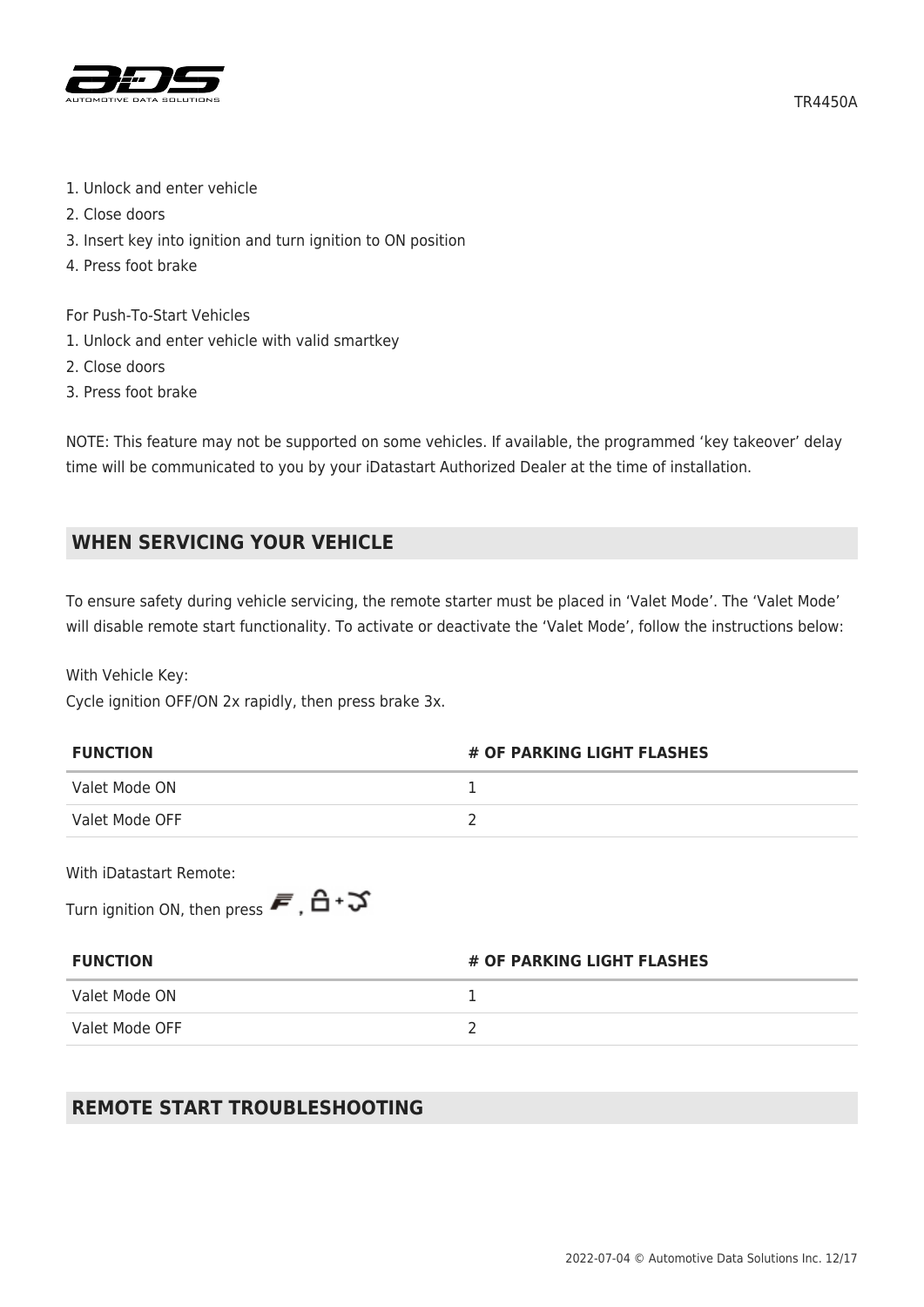

If your iDatastart remote fails to start the vehicle, the parking lights will flash three times immediately, then flash a number of times according to the errors below:

| # OF PARKING LIGHT FLASHES | <b>DIAGNOSTIC</b>                  | <b>SOLUTION</b>                  |
|----------------------------|------------------------------------|----------------------------------|
| $3 + 1$                    | Need to learn tach                 |                                  |
| $3 + 2$                    | Key in ignition at ON position     | Remove key from ignition         |
| $3 + 3$                    | Door is open                       | Close door                       |
| $3 + 4$                    | Trunk is open                      | Close trunk                      |
| $3 + 5$                    | Brake is detected                  | Release brake                    |
| $3 + 6$                    | Hood is open                       | Close hood                       |
| $3 + 7$                    | Reservation not done (manual only) | Perform reservation procedure    |
| $3 + 8$                    | Tach failure                       | <b>Contact Authorized Dealer</b> |
| $3 + 9$                    | VSS detected (vehicle in movement) | <b>Contact Authorized Dealer</b> |
| $3 + 10$                   | System is in Valet Mode            | <b>Exit Valet Mode</b>           |
| $3 + 11$                   | Can communication failure          | <b>Contact Authorized Dealer</b> |
| $3 + 12$                   | Can communication failure          | <b>Contact Authorized Dealer</b> |
| $3 + 13$                   | Bypass error                       | <b>Contact Authorized Dealer</b> |
| $3 + 14$                   | No Pitstop or Takeover available   | <b>Contact Authorized Dealer</b> |
| $3 + 15$                   | Module overheat protection         | <b>Contact Authorized Dealer</b> |

## **VEHICLE SHUTDOWN TROUBLESHOOTING**

If the remote start sequence has been completed and the vehicle shuts down, the vehicle's parking lights will flash 4 times immediately, then flash a number of times according to the errors below: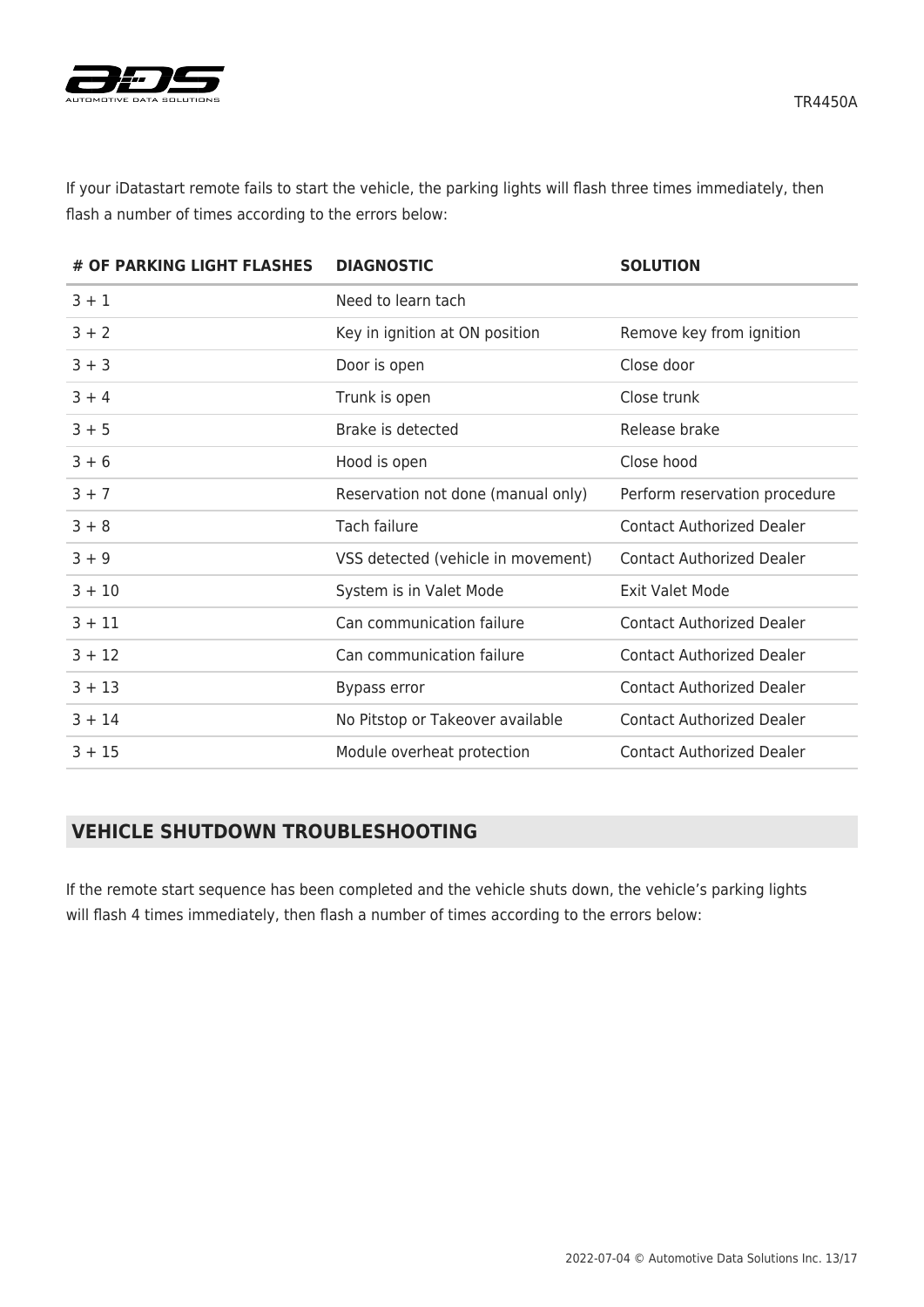

**# OF PARKING LIGHT FLASHES DIAGNOSTIC SOLUTION** 4+1 No engine rev detected Contact Authorized Dealer 4+3 Brake detected Release brake 4+4 Hood open detected Close hood 4+5 Engine revving over 3000 RPM Check your accelerator pedal 4+6 Glow plug error Contact Authorized Dealer 4+7 Vehicle speed sensor error Contact Authorized Dealer 4+8 'Check Engine' light detected Clear 'Check Engine' code 4+9 Low fuel detected Add fuel 4+10 Door open detected Close door 4+11 CAN communication failure Contact Authorized Dealer 4+12 Key synchronisation failure Contact Authorized Dealer 4+13 Bypass error Contact Authorized Dealer 4+14 No Pitstop or Takeover available Contact Authorized Dealer 4+15 Module overheat protection Contact Authorized Dealer

# **LIMITED LIFETIME WARRANTY**

Automotive Data Solutions Inc. ("ADS") warrants to the original purchaser of the iDatastart product that the following components product shall be free of defects in material and workmanship under normal use and circumstances:

Control module and installation harnesses For as long as the original purchaser owns the vehicle in which it was originally installed.

Remote transmitters and antenna For the period of one (1) year from the date of original installation. Excludes battery replacement.

In the event of any product malfunction during the Warranty period, the original purchaser must return to the Authorized Dealer where it was originally purchased with the original proof of purchase. If a malfunction is detected, the Authorized Dealer will elect to repair or replace the product at its discretion. Labor costs may be applicable and are at the discretion of the Authorized Dealer.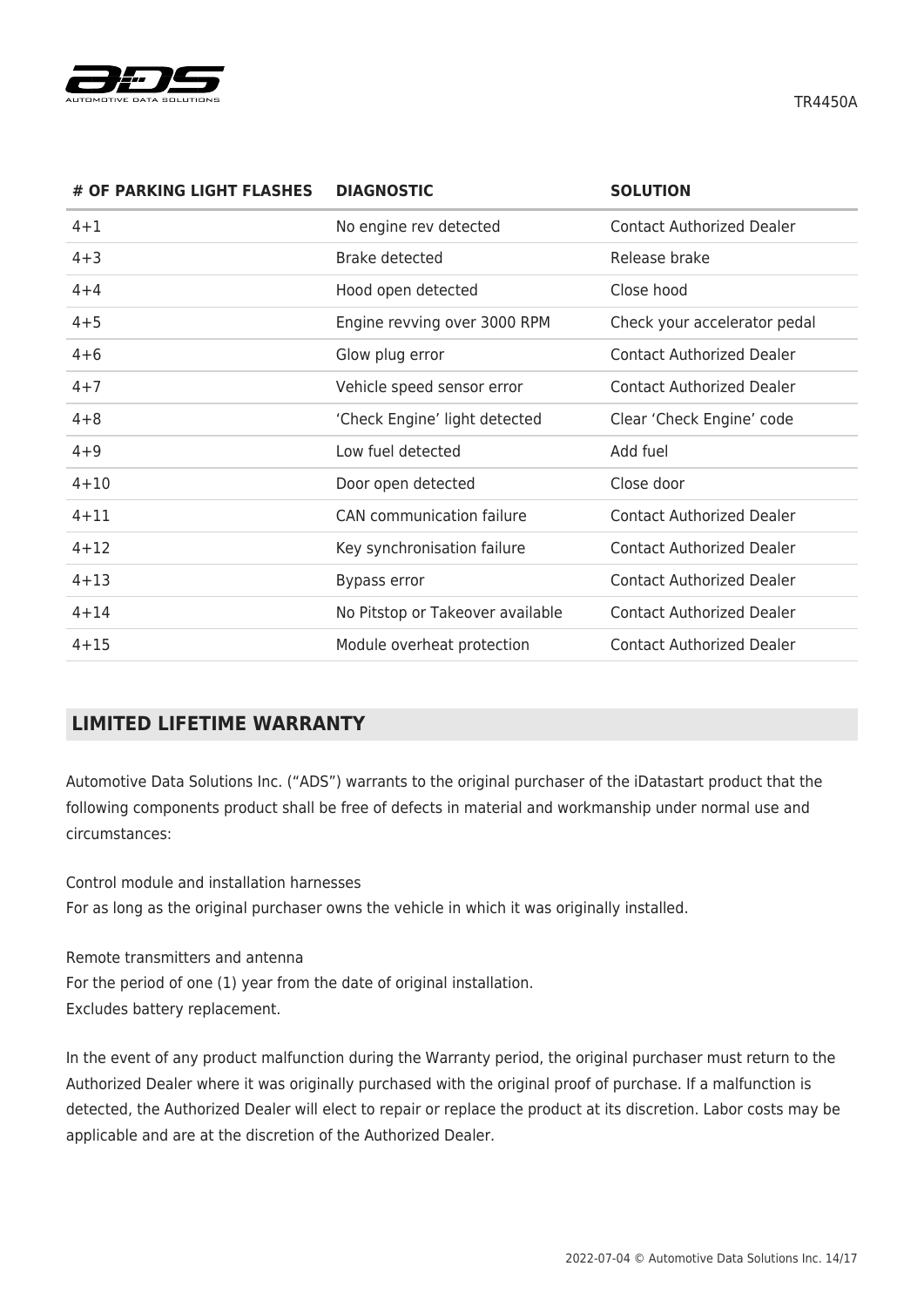

The Limited Lifetime Warranty is automatically void if:

- An original proof of purchase is not provided when servicing the product during the warranty period;
- The date code and/or serial number is defaced, missing, or altered;
- The iDatastart product is transferred to another vehicle;
- The vehicle in which the product was originally installed is transferred to a new owner.

ADS is not responsible for any damages whatsoever, including but not limited to any consequential damages, incidental damages, damages for loss of time, loss of earnings, commercial loss, loss of economic opportunity and the like that may or may not have resulted from the installation or operation of an iDatastart product. Purchasers sole contractual remedy is refund of the purchase price of the ADS product(s).

# **FCC STATEMENT**

1. This device complies with Part 15 of the FCC Rules. Operation is subject to the following two conditions:

(1) This device may not cause harmful interference.

(2) This device must accept any interference received, including interference that may cause undesired operation.

2. Changes or modifications not expressly approved by the party responsible for compliance could void the user's authority to operate the equipment.

NOTE: This equipment has been tested and found to comply with the limits for a Class B digital device, pursuant to Part 15 of the FCC Rules. These limits are designed to provide reasonable protection against harmful interference in a residential installation.

This equipment generates uses and can radiate radio frequency energy and, if not installed and used in accordance with the instructions, may cause harmful interference to radio communications. However, there is no guarantee that interference will not occur in a particular installation. If this equipment does cause harmful interference to radio or television reception, which can be determined by turning the equipment off and on, the user is encouraged to try to correct the interference by one or more of the following measures:

- Reorient or relocate the receiving antenna.
- Increase the separation between the equipment and receiver.
- Connect the equipment into an outlet on a circuit different from that to which the receiver is connected.
- Consult the dealer or an experienced radio/TV technician for help.

# **IC STATEMENT**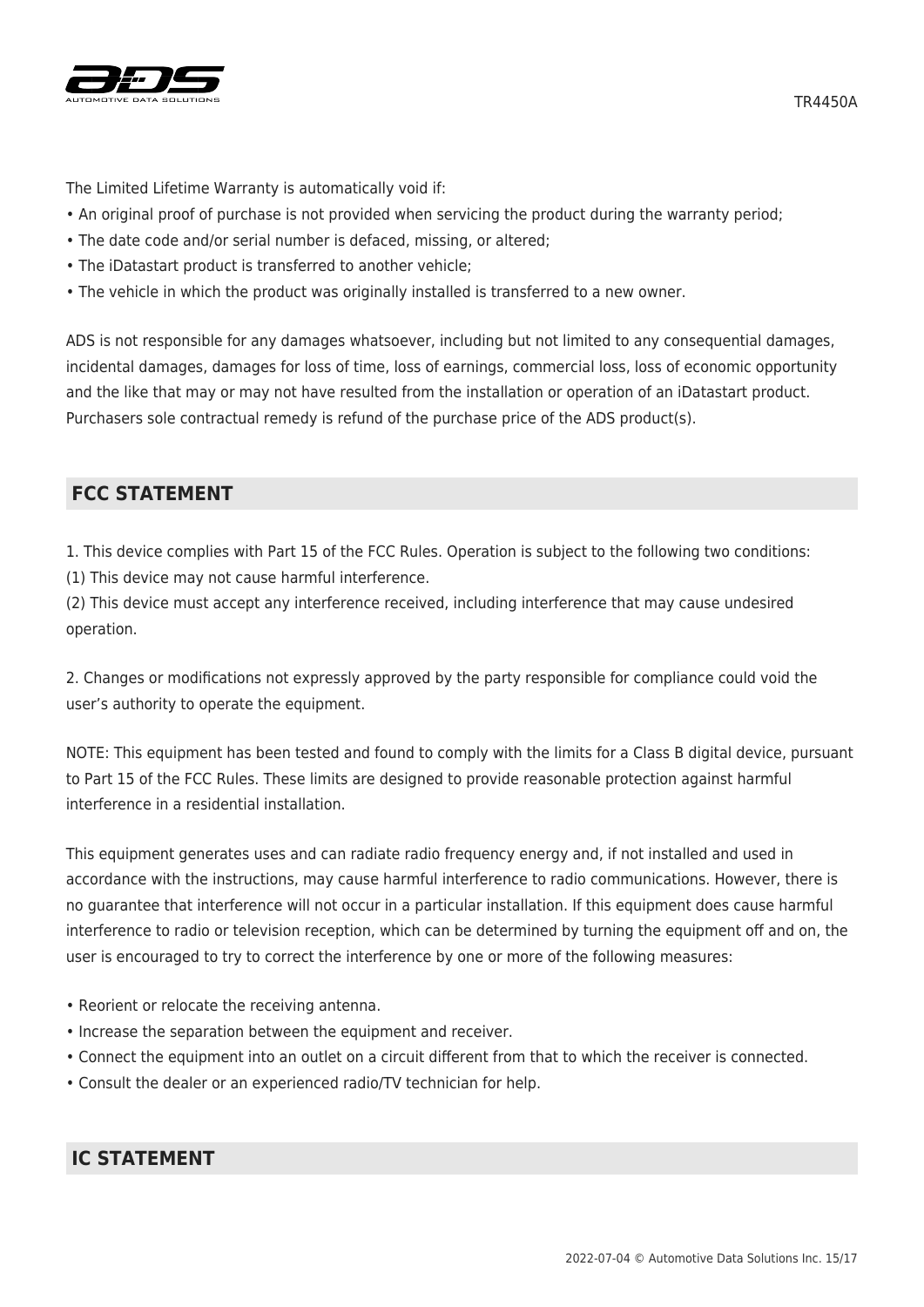



This device complies with Industry Canada licence-exempt RSS standard(s). Operation is subject to the following two conditions:

(1) This device may not cause interference.

(2) This device must accept any interference, including interference that may cause undesired operation of the device.

CAN ICES-3 (B)/NMB-3(B)

# **SAR INFORMATION STATEMENT**

Your wireless REMOTE CAR STARTER (TWO WAY) is a radio transmitter and receiver. It is designed and manufactured not to exceed the emission limits for exposure to radio frequency (RF) energy set by the Federal Communications Commission of the U.S. Government. These limits are part of comprehensive guidelines and establish permitted levels of RF energy for the general population. The guidelines are based on standards that were developed by independent scientific organizations through periodic and thorough evaluation of scientific studies. The standards include a substantial safety margin designed to assure the safety of all persons, regardless of age and health.

The exposure standard for wireless REMOTE CAR STARTER (TWO WAY) employs a unit of measurement known as the Specific Absorption Rate, or SAR. The SAR limit set by the FCC is 4.0 W/kg. Tests for SAR are conducted with the REMOTE CAR STARTER (TWO WAY) transmitting at its highest certified power level in all tested frequency bands. Although the SAR is determined at the highest certified power level, the actual SAR level of the REMOTE CAR STARTER (TWO WAY) while operating can be well below the maximum value. This is because the REMOTE CAR STARTER (TWO WAY) is designed to operate at multiple power levels so as to use only the power required to reach the network.

In general, the closer you are to a wireless base station antenna, the lower the power output. Before a REMOTE CAR STARTER (TWO WAY) model is available for sale to the public, it must be tested and certified to the FCC that it does not exceed the limit established by the government adopted requirement for safe exposure. The tests are performed in positions and locations (e.g., at the ear and worn on the body) as required by the FCC for each model. The highest SAR value for this model REMOTE CAR STARTER (TWO WAY) when tested for use at the extremity is 0.030W/Kg.

While there may be differences between the SAR levels of various REMOTE CAR STARTER (TWO WAY) and at various positions, they all meet the government requirement for safe exposure. The FCC has granted an Equipment Authorization for this model REMOTE CAR STARTER (TWO WAY) with all reported SAR levels evaluated as in compliance with the FCC RF exposure guidelines. SAR information on this model REMOTE CAR